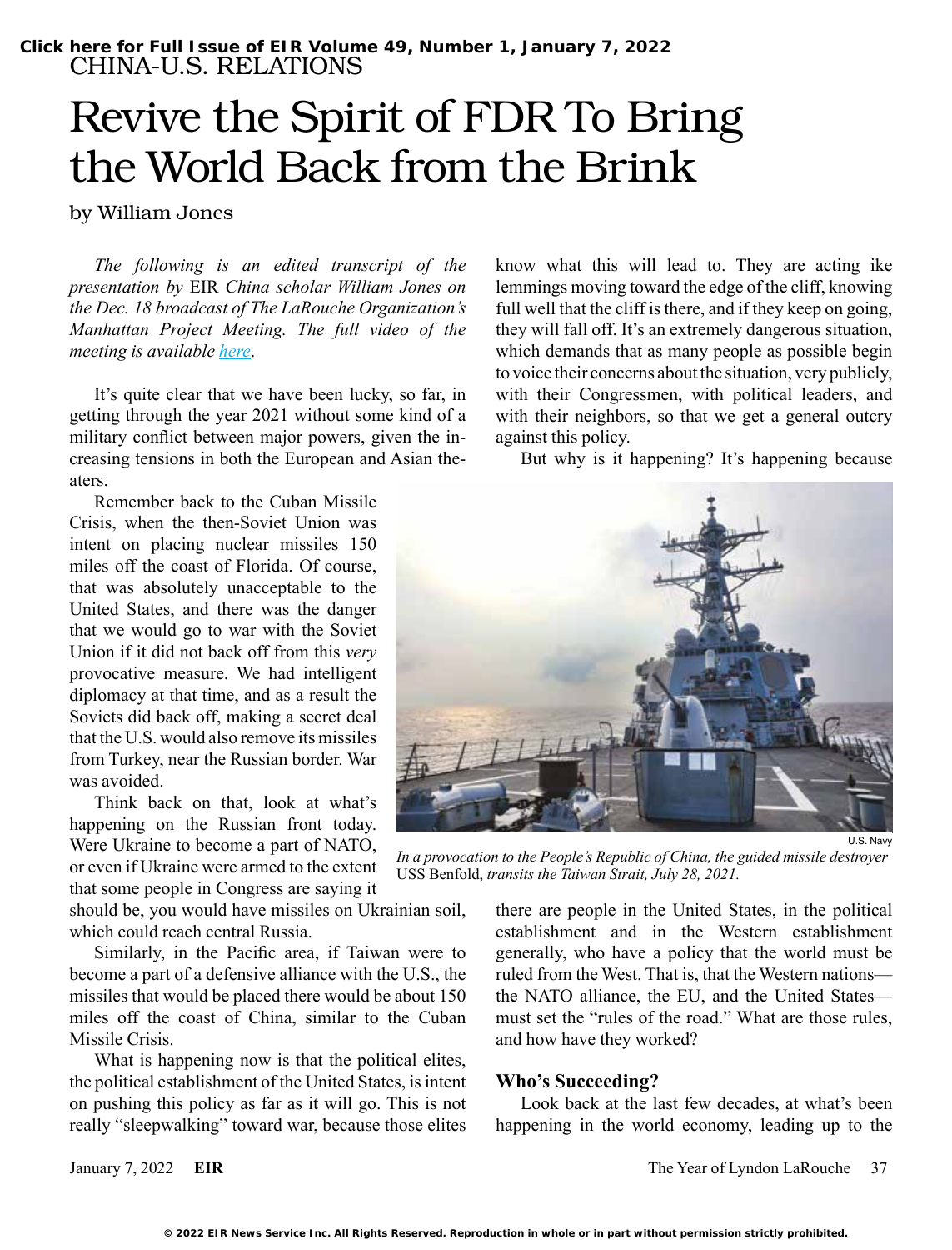

*Deng Xiaoping (center) and his wife Zhuo Lin being briefed by Christopher C. Kraft, Director of NASA's Manned Spacecraft Center (Johnson Space Center), Houston, Texas, Feb. 2, 1979.*

2008 financial crisis, the major financial blowout, from which we have not completely recovered. Countries in the developing sector, in Africa, Asia, and Latin America, have gone from bad to worse under the dictates of the so-called "New York/London financial system," of which the IMF and the World Bank are very much a part.

The Western financial system has turned into a massive speculative bubble, demanding payment from the real economy, resulting in austerity being implemented worldwide, in a desperate effort to maintain the speculative debt. The financial sector has become a casino economy. Unless something is done to change that, in line with what Lyndon LaRouche called for during his lifetime—restoring Glass-Steagall to stop the speculation in the financial sector, and directing credit into rebuilding the physical economy, this financial system cannot last—it will lead to the destruction of the economies of the West itself.

That is the system these powers

want to preserve, and the "rules of the road" they want to preserve. But those rules have been challenged, in a very interesting way, particularly with the rise of China. China came into the system without significant accumulated debt, allowing it to do things that could not be done by many other developing countries that were part of the IMF system. China concentrated, as a very poor nation, on building its economy. Following the "Reform and Opening Up," which began under Deng Xiaoping in 1978, China became the "cheap labor" market for the Western economies.

But the Chinese were intent on not remaining in that situation, and therefore they placed their emphasis on moving toward the development of their scientific and technological capabilities, on finding areas in which they could become preeminent in producing things, in order to create a place for themselves in the world economy, not as a cheap labor producer, but as a healthy member of the international economy. In that way, by the late 1990s, China had become one of the largest economies in the world, and the largest trading economy in the world. From there it has only moved forward.

This scientific and technological approach had been strongly encouraged by Lyndon LaRouche, who during the 1990s was getting extensive coverage in the Chinese press. A great deal of interest was shown in his policies, as they were also in Russia. In 1996, Helga Zepp-LaRouche and the Schiller Institute co-sponsored a major conference in Beijing with the Chinese government on the building of a Eurasian Land-



*Helga Zepp-LaRouche speaks to an international symposium on the New Eurasian Land-Bridge, Beijing, China, May 1996.*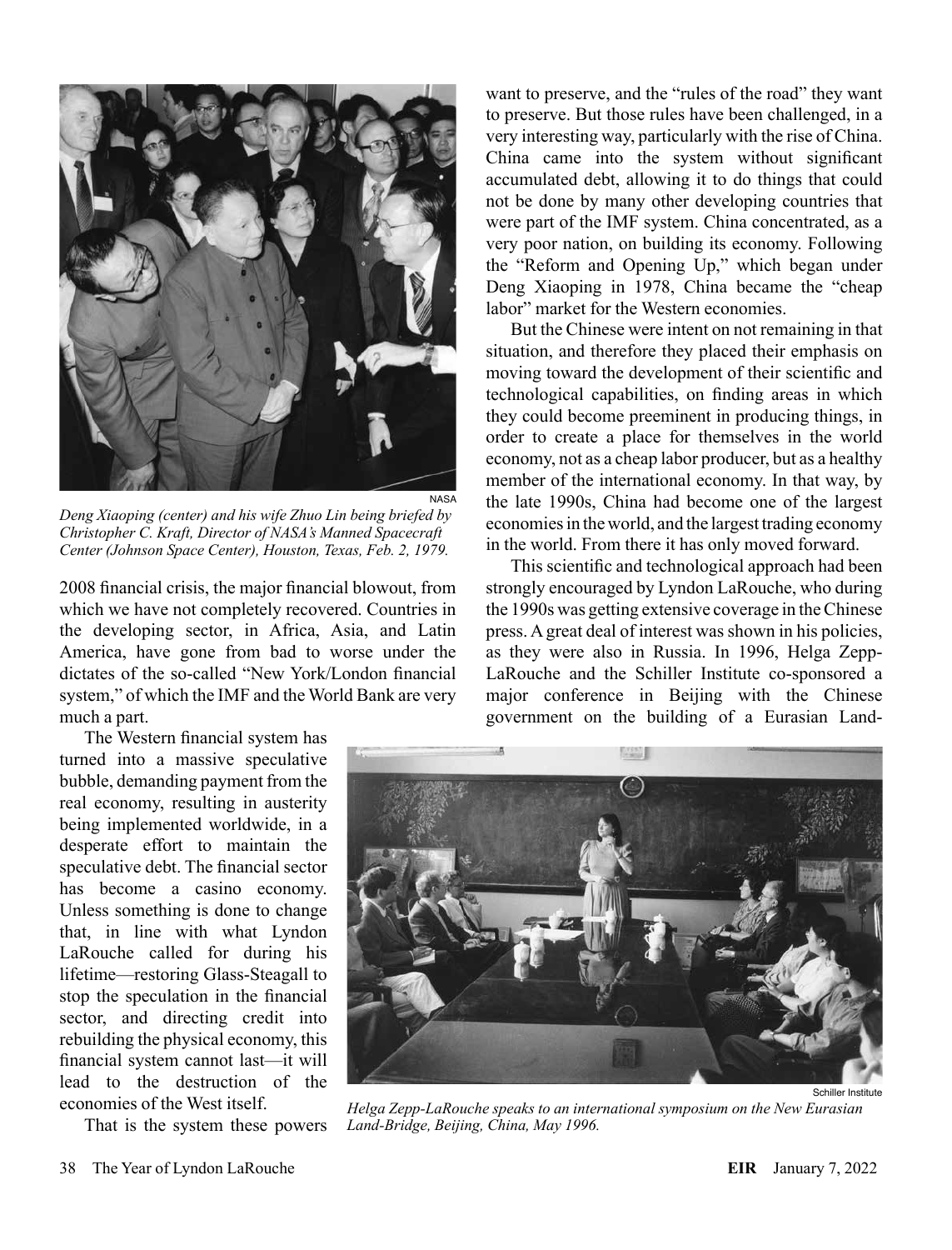Bridge—a New Silk Road,<sup>1</sup> a concept with which Chinese scholars found themselves in fundamental agreement. China embraced the strategic concept fully, and in 2013 President Xi Jinping made it official with the announcement of the New Silk Road Economic Belt and the Maritime Silk Road, now known as the Belt and Road Initiative.

# **The Lincoln-FDR Approach**

China is a country with over 1.4 billion people. Under any circumstances, a country that size would obviously want and would deserve to have a say in the direction the world should be going. It also has become one of the most important economic powers in the world, with preeminence in some areas of science, such as the development of high-speed rail, which is now bringing the world together in a way never seen before.

But because it has been labeled as either a "communist" country, or an "autocratic" country, China is allowed no say in the West's "rules of the road," according to the oligarchical leaders in Europe and the United States. The United States, without a drastic reform of its economy, cannot outproduce China. The Chinese economy is likely to be two or three times the size of the U.S. economy within the next 10 to 20 years and China will likely become a leader in many more areas of science and technology.

This is not a bad thing nor a threat to anybody. The more a nation develops its science and technology, the better it can improve the conditions of life for its population—but also for the rest of the world's population. The result of President Xi's announcement of the Belt and Road Initiative is that Chinese highspeed rail lines, ports, bridges, and other infrastructures are now being constructed across Asia, Africa, and Latin America—something never seen in the centuries of colonial and neo-colonial domination of these nations by the West.

The attitude of the Chinese government is not to become the people who "set the rules" for the world, but to have a voice in at least formulating those rules, so as to benefit the peoples of the world. China, as the largest developing country historically, has always had a great affinity for the other developing countries. As it has developed its own economy, the nation has never lost that commitment. Their development activities in Asia, Africa and Latin America have created tremendous optimism in those countries, giving them hope that the future may well be bright, that they can, like China, escape from poverty.

This is something the United States should be glad to live with. It is something the United States itself used to do, before we became a rentier economy, living off our control of the world economy, our ability to produce dollars without apparent limits, while outsourcing our industries and sending our productive workers from the steel factories and the nuclear power plants into driving cabs or working in McDonalds or Starbucks. We've downsized our economy, exactly the opposite of what Lyndon LaRouche was demanding be done since the 1970s to revive the U.S. and the world economy.

# **Who's Failing?**

By the 1980s, the political strata in the United States began to recognize that the United States economy was going to Hell in a handbasket, as LaRouche had been warning. Their response was to brutally suppress LaRouche and his movement, using the courts, the media, and financial warfare, and thereby also suppressing a policy that would have avoided the situation that we have today.

So, because of the spectacular development in China, there is now a dichotomy between one part of the political forces in the world, who want to push mankind forward, and another part who are pursuing a very provocative policy of creating conflict with China and Russia, with the mistaken idea that this will make it possible to maintain their hegemony over the world. This is the thing we have to get rid of, in order to move in the right direction—that is, to move the world toward a policy of peace and development.

The official name of China is the "People's Republic of China." What does that mean? Does that mean everybody goes out to vote every four years, and then goes back and hopes that the politicians do the right thing until the next election, and maybe change something for the better? No. It means something different. There is a total focus on making sure that the people of the nation have the basic means of life, have the support they need, have the ability to raise their children, have the ability to avoid sickness and illnesses; and are brought out of poverty. China is the only country in history that has overcome absolute poverty, and they

<sup>1.</sup> The presentations to that Beijing conference, "International Symposium on Economic Development of the Regions Along the New Euro-Asia Continental Bridge," were [published](https://store.larouchepub.com/product-p/eirsp-1997-2-0-0-std.htm) in January 1997 in an EIR Special Report, *The Eurasian Land-Bridge: the 'New Silk Road'— Locomotive for Worldwide Economic Development.*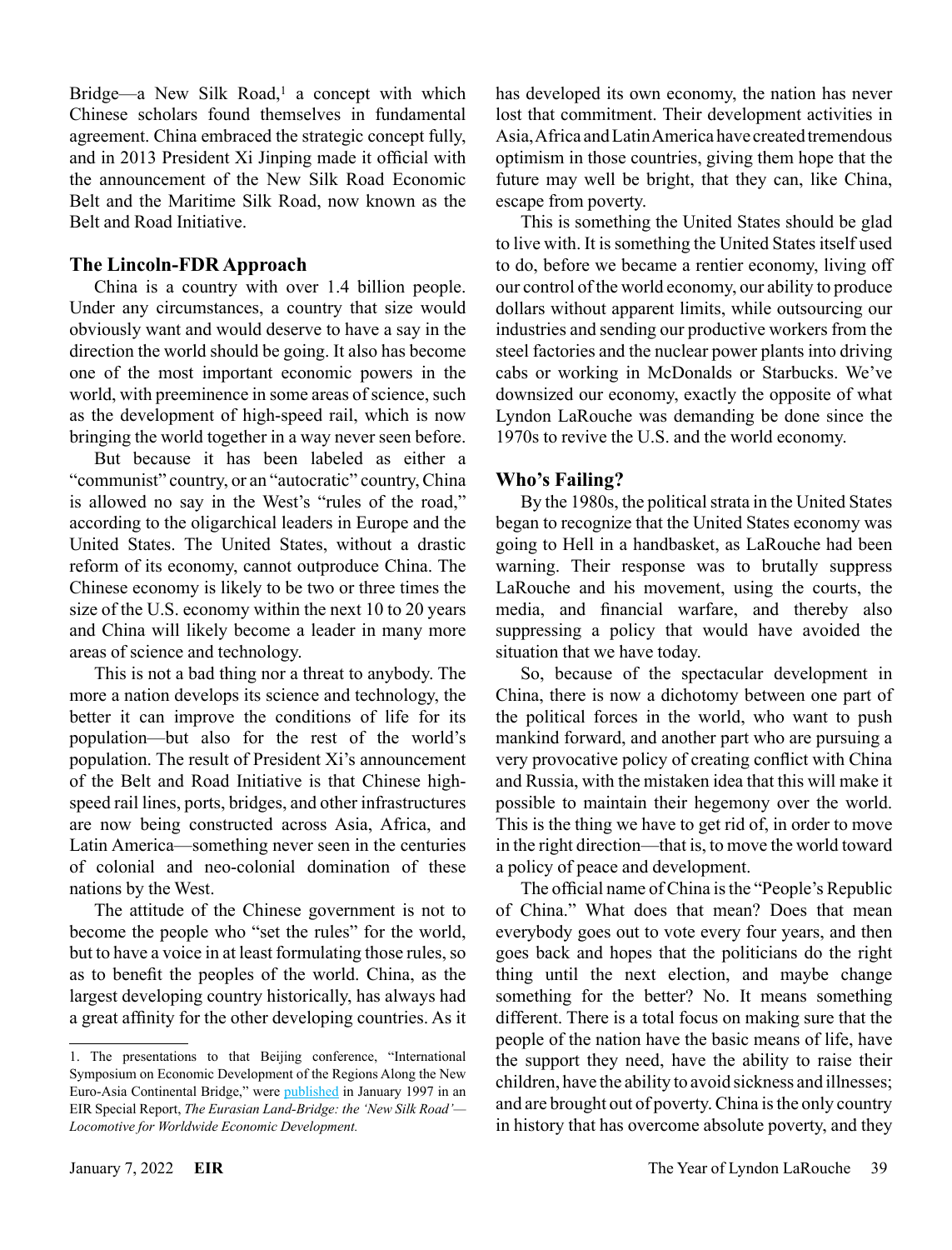did it through the focus of the ruling Chinese Communist Party (CCP) being to mobilize the forces both within the Party, and among the other parties that exist in China, to accomplish that goal.

This is the way that China works. It's different, of course, as you can imagine, from the United States. But those who travel to China, or study its development, are awestricken by the scope of the transformation, to see the accomplishments that it has made, and to compare it with what we have here in the United States. There are many lessons we can learn. We're not going to adopt the Chinese system. The Chinese are not going to adopt our system. But there are some common goals underneath that.

The Chinese and the Chinese Communist Party are dedicated to the notion of preserving and maintaining the "people's livelihood." Our Constitution calls for the government to "promote the General Welfare." We have not been doing as good a job with that as the Chinese have been doing with the "people's livelihood." If you look at the situation today in our inner cities, and on our farms, you see that the General Welfare has largely been forgotten. Nonetheless, it is there as a principle, and there are people who understand that principle, even among our elected officials. But they have got to be mobilized, to realize the goal of bringing our people—all of our people—out of poverty.

#### **The Principle of the General Welfare**

The Belt and Road Initiative is the biggest development project the world has seen in modern history, far outshining the Marshall Plan that the U.S. implemented after World War II. It has created a situation in which the entire world economy can be transformed into one in which everybody has a means of livelihood, in which ultimately poverty can be eliminated.

But, we've got to have the intention of doing that, and at this point, that just does not exist in the Western governments. Looking at the People's Republic of China today from the point of view of what some people imagined life was like under Joseph Stalin, or during earlier periods in China, when people were starving that's all gone. It's all over. It doesn't exist anymore. And so, those images should be shunted aside, and we should look at the reality.

Within China itself, they do not want a conflict with the United States, nor does Russia. In fact, both of these countries want to work with the United States, as one of their most important partners. We were



*A U.S. Army soldier and a Chinese soldier place each other's flags on the front of their jeep, part of the first truck convoy of the Western Allies in three years to re-supply the Chinese since the Japanese cut the Burma Road in 1942. The convoy crossed into Kunming, China from Ledo, India in 1945 via the newly built Stillwell Road.*

important partners at one time, especially during World War II—we were partners with Stalin's Russia, and we worked very effectively in dealing with fascism in Europe and also in Asia. We were also allied with China, then the Republic of China, but also with the Communist Party of China, in fighting the Japanese invaders.

All of that seems to have been forgotten, because of the era of the Cold War, which occurred largely because of the untimely death of Franklin Roosevelt. Roosevelt intended to create a new system after World War II, in which all countries would be independent, in which all countries would be sovereign and could express their sovereign views, in the context of an international organization that he helped to create: The United Nations. But when he died, and Winston Churchill took over Harry Truman, the haberdasher from my home state of Missouri, he launched the Cold War; Russia became an enemy; China, which had been an ally, also became an enemy, and there was a new threat of nuclear war.

By the 1970s, however, the Western countries were prepared to come to agreements with their Cold War opponents—first, with the Soviet Union, and then with the People's Republic of China. That worked very well for a while. But now we are going back to the old days, because of the obsession in the West that we must call the shots.

The important thing is to understand what we're facing, what we're dealing with in terms of Russia and China. The "rules of the road" that were instituted when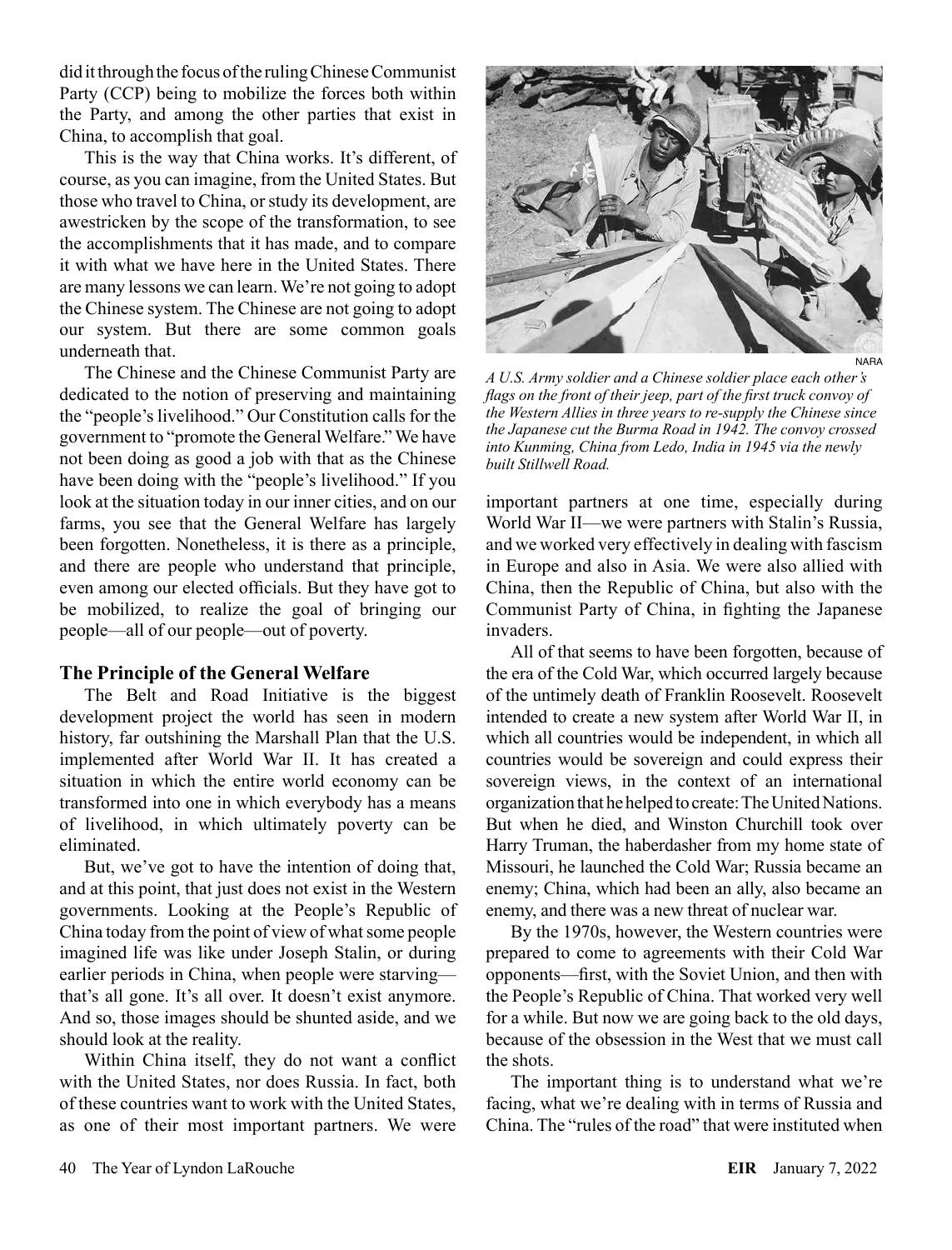the Soviet Union fell apart led to one of the worst periods in Russian history. I know that myself, from the early 1990s, when I was in Russia—people were taking their goods down to the subway, even their pets, to sell them in order to get some food. They would go out into the woods and pick mushrooms in order to have something for dinner. Scientists couldn't get paid, and a lot of them left Russia, many came to the United States. This was the "shock therapy" that the Western "free market" system imposed on Russia.

#### **China and Russia**

Vladimir Putin, when he became President, decided that enough was enough. He took the bull by the horns and got Russia back on track.

China, in the 1990s, was not subject in the same way as Russia to the Western system. Despite the "reform and opening up," the government had the ability to prevent mischief by the forces of Western capital, maintaining very restrictive measures with regard to the financial sector; their emphasis was that finance was a handmaiden to the physical economy, and not an independent actor. This is also evident today in the recent crackdown on some of the larger firms, especially in the IT sector, which were trying to amass huge wealth at the expense of the economy as a whole (something which is seen quite clearly in the U.S.). But the Chinese government is still in control; the government, led by the Communist Party, is focused primarily on maintaining and improving the condition of the people, especially in the rural districts, which has always been important for the CCP. So, any kind of "gilded age" in which the fat cats take over—it's not going to happen in China.

China will continue working together with the world economy; the opening-up remains open, but under restrictions, so that the population is not damaged by any excesses that might occur. China is working together with Russia, and some of the elites in the West see this as a danger. But the more adamant we get in our aggressive policy toward Russia and China, the closer they're going to get to each other. They're neighbors. With the one of the longest common borders in the world, they have resolved their border disputes. The first treaty between China and a foreign power



*Premier Zhou Enlai (left) and Mao Zedong, Chairman of the Communist Party of China (right), in 1959.* 

was the Treaty of Nerchinsk in 1689 with Russia, which defined the border and established trade agreements.

China and Russia were also close during the initial stages of the People's Republic of China. The U.S. imposed a boycott on China after the Revolution of 1949, while continuing to recognize the Nationalist Party (Kuomintang) under Chiang Kai-shek, which had been defeated by the Communists in the Revolution, and who took refuge on the island of Taiwan. Had the U.S. said, "OK, the war is over, these guys are in charge now, let's try and work something out," I'm sure the CCP would have been amenable to that. Both Premier Zhou Enlai and Chairman Mao Zedong had been in contact with the American military during World War II. In fact, they wanted to meet President Franklin Roosevelt, to explain themselves, but that was not allowed by certain people in the U.S. delegation in China.

### **Errors Not To Be Repeated**

What the U.S. did instead, under the red-baiting President Harry Truman, was to proclaim the rump organization in Taiwan to be the government of all China, gave it the Chinese seat in the United Nations, and used them to attack the People's Republic. There were raids by the Kuomintang forces in several places on the mainland, and bombardments of locations on the east coast. That was our attitude toward the People's Republic of China before the 1970s.

But they did have a friend in the Soviet Union. On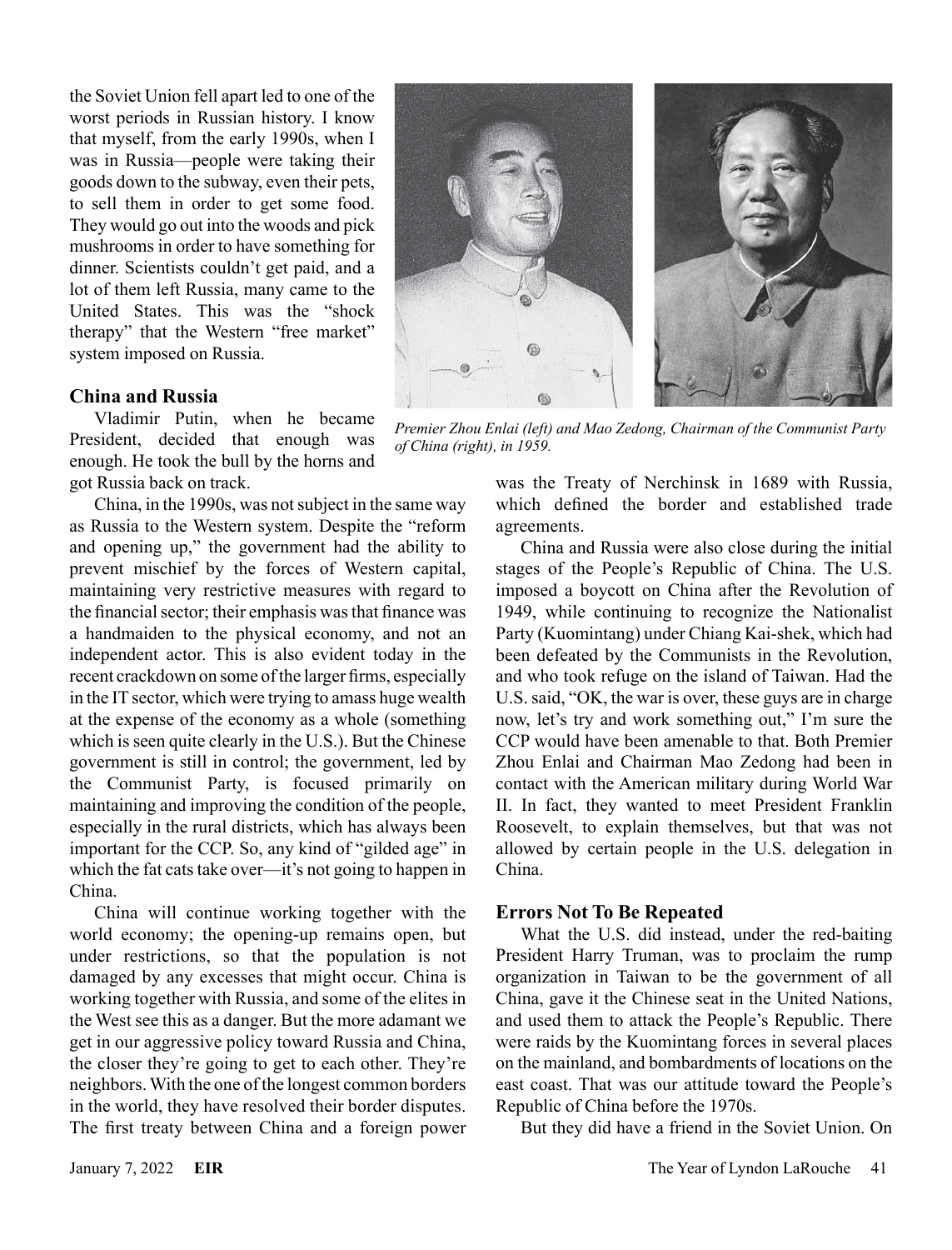the ideological side, American intelligence made a big mistake by thinking that the communist world was a monolith. When the Soviet-Sino split occurred in 1960, everybody was caught off guard. But anybody who knew China and who knew Russia, knew that it was not a monolith. It was true that they shared certain ideological affinities and were working together, both led by Communist Parties. When China had no other allies, they leaned toward the Soviets. Mao asked the question: "Where are we going to lean after the [Second World] war?" The United States was not an option after FDR's death, so they leaned toward the Soviet Union, and the Soviets were very helpful with the science and technological capabilities they had, to build up the initial industrialization in China.

But when the split came, China was all alone, they had to work on their own, to rebuild their economy. There were *a lot* of mistakes made, and there was a lot of suffering. Then, when the Soviet Union and the United States and Great Britain signed the treaty to end atmospheric nuclear testing in 1963, Mao told Zhou Enlai that China had to have a nuclear weapons force, because if the Western powers and the USSR were the only powers with nuclear weapons, it would mean they would be in charge, and China would be a victim of whatever they might want to perpetrate.

So, the Chinese introduced a program called "Two Bombs and One Star"—that is, atomic and thermonuclear bombs and a satellite (the "star"). The conditions the people worked under were primitive, but they had brains, and some knowledge they had acquired during cooperation with the Soviets or from Chinese scientists immigrating from abroad.

The program succeeded. By 1967, China had both a uranium bomb and a hydrogen bomb. China launched its first satellite in 1970. That mobilization became the source of the scientific elite of China, which has now accomplished something nobody else has done, landing on the far side of the Moon. China also has their own space station, which will soon be the *only*  space station, since the International Space Station (which excludes China) is scheduled to be taken down in 2024. China also plans to have a lunar exploration station by 2030.

None of this is being done with hostility toward the West. In fact, China extended an olive branch, inviting people to come and work on these projects, because it is clearly understood that if scientists work together, in spacefaring, or medicine, or energy, or any other field, and are able to exchange information, tapping into all the insights of each other's thinking, science will move quickly forward. That is what the Chinese want to do. But given the situation in the United States, and the activities of the U.S. political class, China is prepared to go it alone if necessary. They can probably do it, too.

# **A Universal Win-Win Instead**

The fundamental problem is that the United States must understand that the world has changed since the 1970s and '80s. We are no longer a unipolar superpower. And even with our so-called "alliances," it is an open question as to whether the allies are going to go along with these destructive U.S. policies. But even so, China is a country of 1.4 billion people, allied very closely with Russia, with its own independent, scientific capability, and with 140 countries which have joined the Belt and Road Initiative. They will be able to survive and move forward, short of war. And, if U.S. policy doesn't change, that's what they intend to do.



**[Executive Intelligence Review](https://store.larouchepub.com/EIR-Daily-Alert-p/eirpk-0000-000-00-001-std.htm)** now offers automatic monthly billing for its intelligence package. Receive *EIR*'s weekly magazine and its *Daily Alert* in your inbox for \$50/month, billed monthly. Cancel anytime. Subscribe today!

#### **Details at:**

[https://store.larouchepub.com/EIR-Daily-Alert-p/eirpk-](https://store.larouchepub.com/EIR-Daily-Alert-p/eirpk-0000-000-00-001-std.htm)[0000-000-00-001-std.htm](https://store.larouchepub.com/EIR-Daily-Alert-p/eirpk-0000-000-00-001-std.htm)